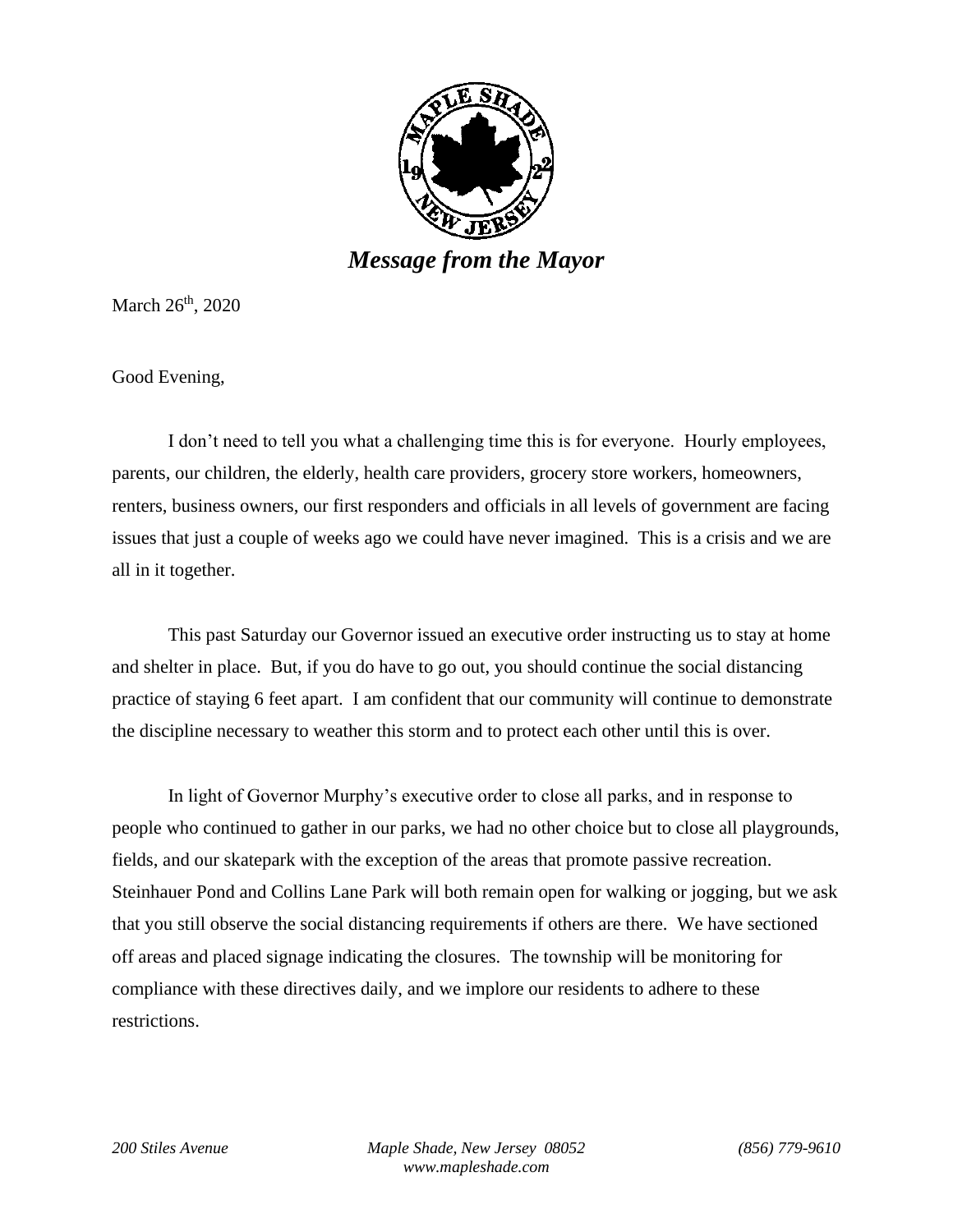

*Message from the Mayor*

The Burlington County Department of Health provides us with daily updates as to the confirmed cases in our county. *As of today, we have NO confirmed cases of Covid-19 in Maple Shade.* With additional testing kits and testing sites becoming available, the County is starting to see a significant increase in confirmed cases on a daily basis.

While our Municipal Building will remain closed, our staff continues to work. We have implemented a flexible work schedule which includes a work from home option where possible. This change to our normal work environment is an effort to keep our staff, their families and those who do business with the township healthy. We are encouraging our residents to utilize our online payment options and will waive the \$1.05 fee for those choosing to pay their tax and utility bills using E-Check. You can also continue to place your payments in the Drop Box located at the front of the Municipal Building.

Even as certain parts of daily life must change during this time, our township is working hard to keep as many services available to our residents with as little disruption as possible. Your patience is greatly appreciated.

It is important to note that the Maple Shade community has been incredible. The camaraderie and helpfulness that this community exudes is even more evident now from food and resource donations to Drive-by Birthday Celebrations to Easter Bunny visits and shared information for home schooling or children's activities and jokes and distractions via social media. These are just a few of the great things that Shaders do during times of need. Please continue to support our local businesses and give a big Thank You to all who are out there working to give us some semblance of normality. Please keep up the positives so that we can make it through this trying time.